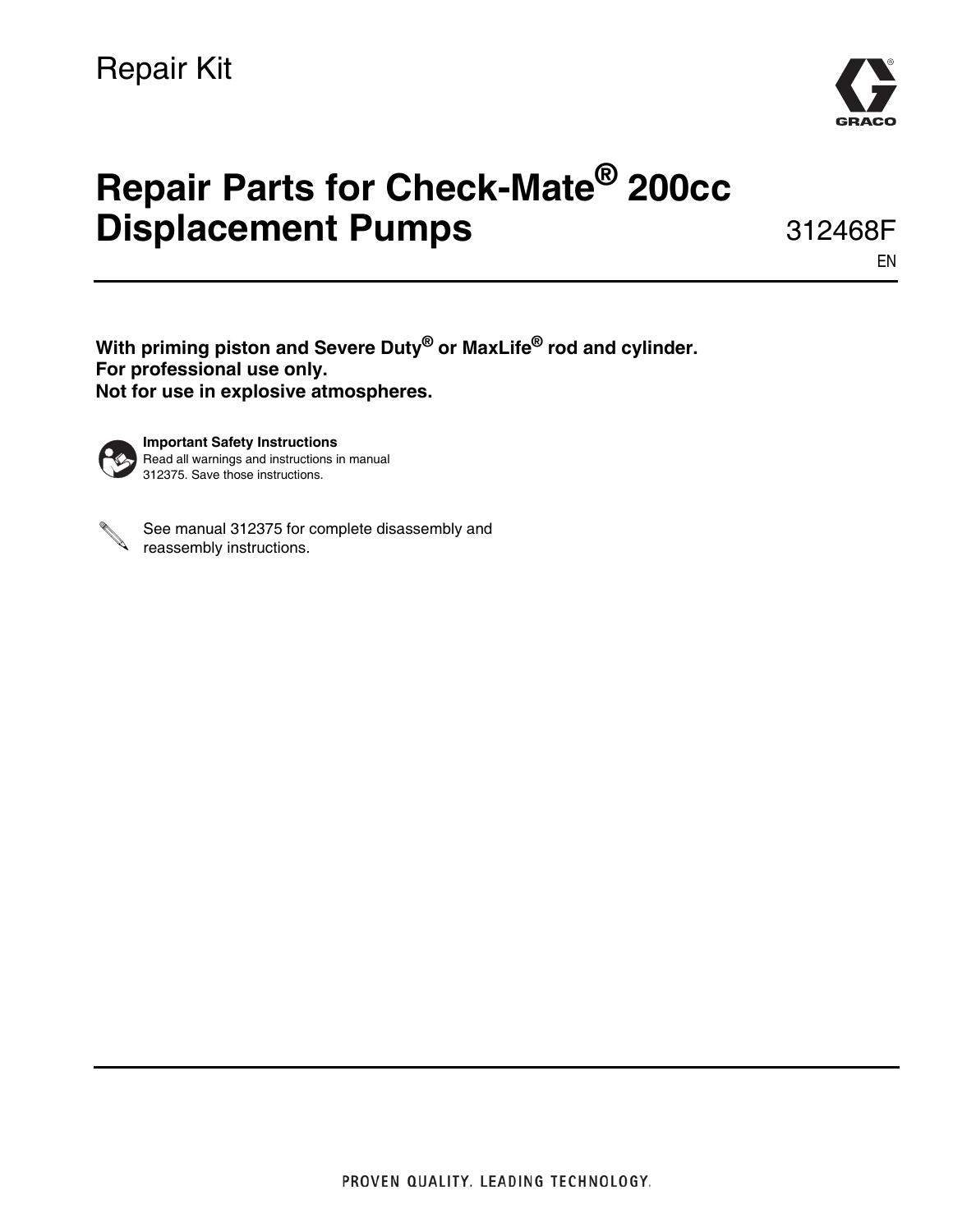#### **KEY:**

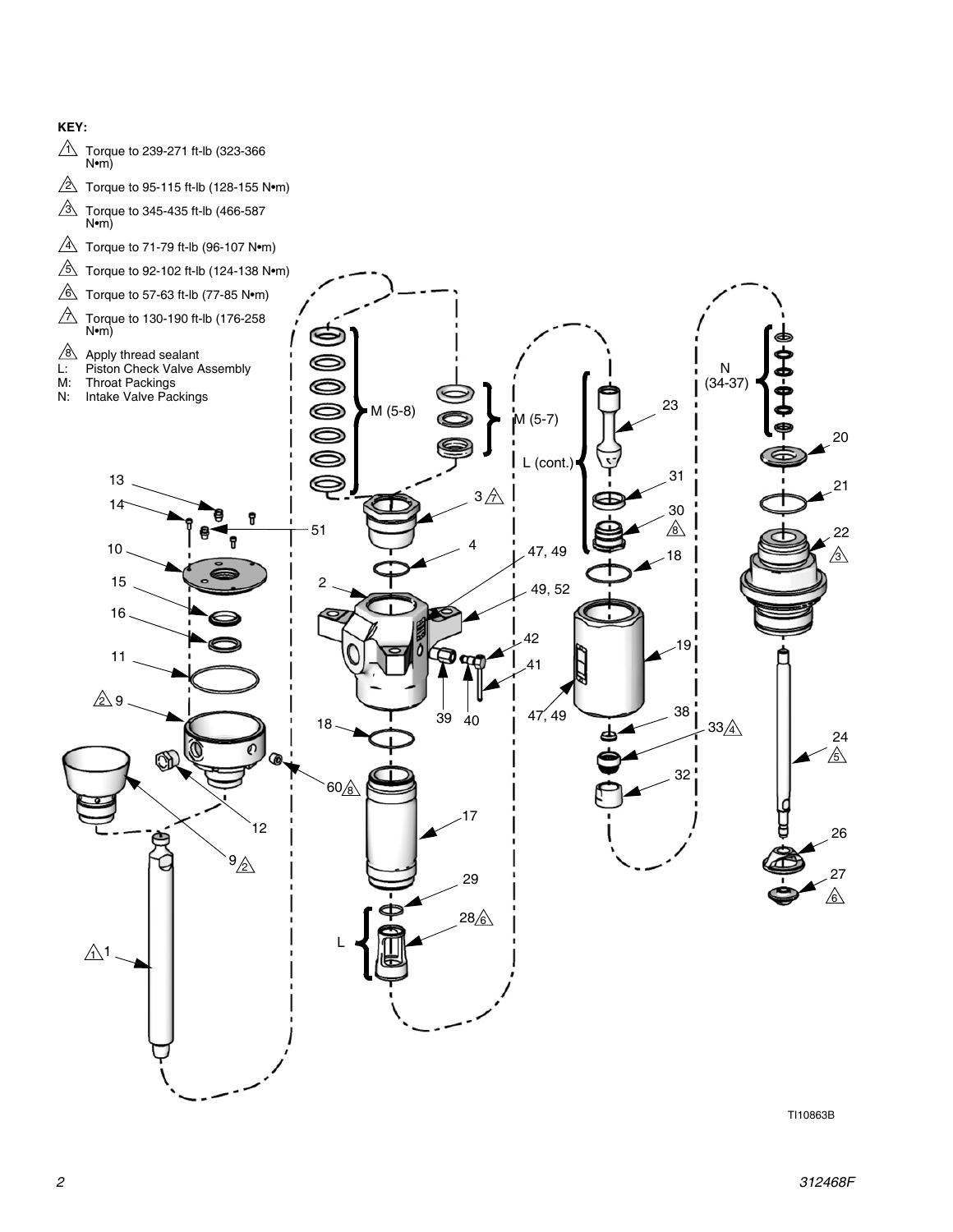# **Parts**

| Ref.            | Part                    | <b>Description</b>                              | Qty.           | Ref.               |    | Part                       | <b>Description</b>                                 | Qty.           |
|-----------------|-------------------------|-------------------------------------------------|----------------|--------------------|----|----------------------------|----------------------------------------------------|----------------|
| $\mathbf{1}$    |                         | <b>★ *255571 KIT, rod, displacement; chrome</b> | 1              | 29‡                |    |                            | BEARING, guide                                     |                |
|                 |                         | (includes 18, 21)                               |                | 30‡                |    |                            | SEAT, piston                                       |                |
|                 |                         | ⊕*255572 KIT, rod, displacement; MaxLife        | 1              | 31 <sup>†</sup>    |    |                            | SEAL, piston; see Packing Kits                     |                |
|                 |                         |                                                 |                | 32‡                |    |                            | VALVE, intake                                      |                |
|                 |                         | (includes 18, 21)                               |                | 33‡                | ★⊞ |                            | NUT, packing                                       |                |
| $\overline{c}$  |                         | ★ #255605 KIT, outlet, housing (includes        | 1              |                    | ∗× |                            | NUT, packing; SST                                  |                |
|                 |                         | 18, 21, 47, 49, 52)                             |                | 34‡                | ★⊞ |                            | GLAND, male, piston; see Pack-                     |                |
|                 |                         | **255606 KIT, outlet, housing; SST              | 1              |                    |    |                            | ing Kits                                           |                |
|                 |                         | (includes 18, 21, 47, 49, 52)                   |                |                    | ∗× |                            | GLAND, male, piston; SST;                          | 1              |
| 3               |                         | ★ #189641 CARTRIDGE                             |                |                    |    |                            | see Packing Kits                                   |                |
|                 |                         | <b>**189645 CARTRIDGE; SST</b>                  |                |                    |    |                            |                                                    |                |
| 4‡              |                         | 166073 O-RING                                   |                | 35‡                |    |                            | V-PACKING; see Packing Kits                        | $\overline{c}$ |
| 5‡              | ★桊                      | GLAND, packing female; see                      | 1              | 36‡                | ★桊 |                            | V-PACKING; see Packing Kits                        | $\overline{c}$ |
|                 |                         | <b>Packing Kits</b>                             |                |                    | 田其 |                            | V-PACKING; see Packing Kits                        | $\overline{c}$ |
|                 | ₩                       | GLAND, packing, u-cup; see                      | 1              | 37‡                | ★⊞ |                            | GLAND, female; see Packing                         | 1              |
|                 |                         | <b>Packing Kits</b>                             |                |                    |    |                            | <b>Kits</b>                                        |                |
| 6‡              | ★桊                      | V-PACKING; PTFE; see Pack-                      | 3              |                    | ∗× |                            | GLAND, female, piston; SST;                        | 1              |
|                 |                         | ing Kits                                        |                |                    |    |                            | see Packing Kits                                   |                |
|                 | ₩                       | SPACER, u-cup; see Packing                      | 1              | 38‡                |    |                            | SEAL, valve                                        |                |
|                 |                         |                                                 |                | 39‡                | ★⊞ |                            | HOUSING, valve                                     |                |
|                 |                         | Kits                                            |                |                    | ∗× |                            | HOUSING, valve; SST                                |                |
| 7‡              | ★举                      | V-PACKING; UHMWPE; see                          | $\overline{c}$ | 40‡                | ★⊞ |                            | PLUG, valve                                        |                |
|                 |                         | <b>Packing Kits</b>                             |                |                    | ∗× |                            | PLUG, valve; SST                                   |                |
|                 | ₩                       | SPACER, u-cup, bearing; see                     | 1              | 41‡                |    |                            | HANDLE, outlet bleed                               |                |
|                 |                         | <b>Packing Kits</b>                             |                | 42‡                |    |                            | CLIP, outlet bleed                                 |                |
| 8‡              | ★桊                      | GLAND, packing male; see                        | 1              | 47▲                |    |                            | ★ \$184090 LABEL, warning                          | $\overline{c}$ |
|                 |                         | <b>Packing Kits</b>                             |                |                    |    | <b>**184462</b>            |                                                    |                |
| 9‡              | $\star$                 | NUT, packing, open                              |                | 49                 |    |                            | ★ #100508 SCREW, drive                             | 6              |
|                 | *                       | NUT, packing, open; SST                         | 1              |                    |    | <b>**109202</b>            |                                                    |                |
|                 | H                       | CUP, wet, enclosed                              | 1              | $50\blacktriangle$ |    |                            | 172479 TAG, instruction, safety                    |                |
|                 | ×                       | CUP, wet, enclosed, SST                         | 1              | 51                 | 田其 |                            | PLUG, pipe                                         |                |
| 10 <sup>†</sup> | 田其                      | COVER, wet cup                                  | 1              | 52                 |    |                            | 197561 PLATE, identification                       |                |
| 11 <sup>†</sup> | <b>⊕≭</b> 104095 O-RING |                                                 |                | 60                 | ₩  |                            | PLUG, pipe                                         |                |
| $12+$           | ₩                       | <b>SIGHTGLASS</b>                               | 1              |                    |    |                            |                                                    |                |
| 13‡             | 田其                      | COVER, oil hole                                 | 1              |                    |    | $\star$ Model L200CS only. |                                                    |                |
| 14 <sup>†</sup> | 田其                      | SCREW, socket hd cap; M5 x 12                   | 3              |                    |    |                            |                                                    |                |
| 15 <sup>†</sup> | 田其                      | WIPER, wet cup cover                            | 1              | Œ.                 |    | Model L200CM only.         |                                                    |                |
| 16‡             | 田某                      | SEAL, wet cup cover                             |                |                    |    |                            |                                                    |                |
| 17 <sup>†</sup> | ★桊                      | CYLINDER, pump, Severe Duty                     |                | ₩                  |    | Model L200SS only.         |                                                    |                |
|                 | ₩                       | CYLINDER, pump, MaxLife                         | 1              |                    |    | * Model L200SM only.       |                                                    |                |
| 18‡             |                         | 109499 O-RING                                   | 2              |                    |    |                            |                                                    |                |
| 19              |                         | ★ #189442 HOUSING, valve                        | 1              | ‡.                 |    | See <b>Kits</b> table.     |                                                    |                |
|                 |                         | <b>**189512 HOUSING, valve; SST</b>             |                |                    |    |                            |                                                    |                |
| 20‡             |                         | SEAT, valve                                     |                |                    |    |                            | ▲ Replacement Danger and Warning labels, tags, and |                |
| 21              | 189492 SEAL             |                                                 |                |                    |    |                            | cards are available at no cost.                    |                |
| 22              |                         | ★ \$255611 KIT, intake housing                  |                |                    |    |                            |                                                    |                |
|                 |                         | (includes 21)                                   |                |                    |    |                            |                                                    |                |
|                 |                         | **255612 KIT, intake housing; SST               |                |                    |    |                            |                                                    |                |
|                 |                         |                                                 |                |                    |    |                            |                                                    |                |
|                 |                         | (includes 21)                                   |                |                    |    |                            |                                                    |                |
| 23‡             |                         | SEAT, piston                                    |                |                    |    |                            |                                                    |                |
| 24‡             | ★举                      | ROD, piston; Severe Duty                        |                |                    |    |                            |                                                    |                |
|                 | 田其                      | ROD, piston; MaxLife                            |                |                    |    |                            |                                                    |                |
| 26              |                         | 276378 PISTON                                   |                |                    |    |                            |                                                    |                |
| 27              |                         | 190241 SEAT, piston                             |                |                    |    |                            |                                                    |                |
| 28              |                         | ★ #15M520 GUIDE, piston                         |                |                    |    |                            |                                                    |                |
|                 |                         | <b>**15M654 GUIDE, piston; SST</b>              |                |                    |    |                            |                                                    |                |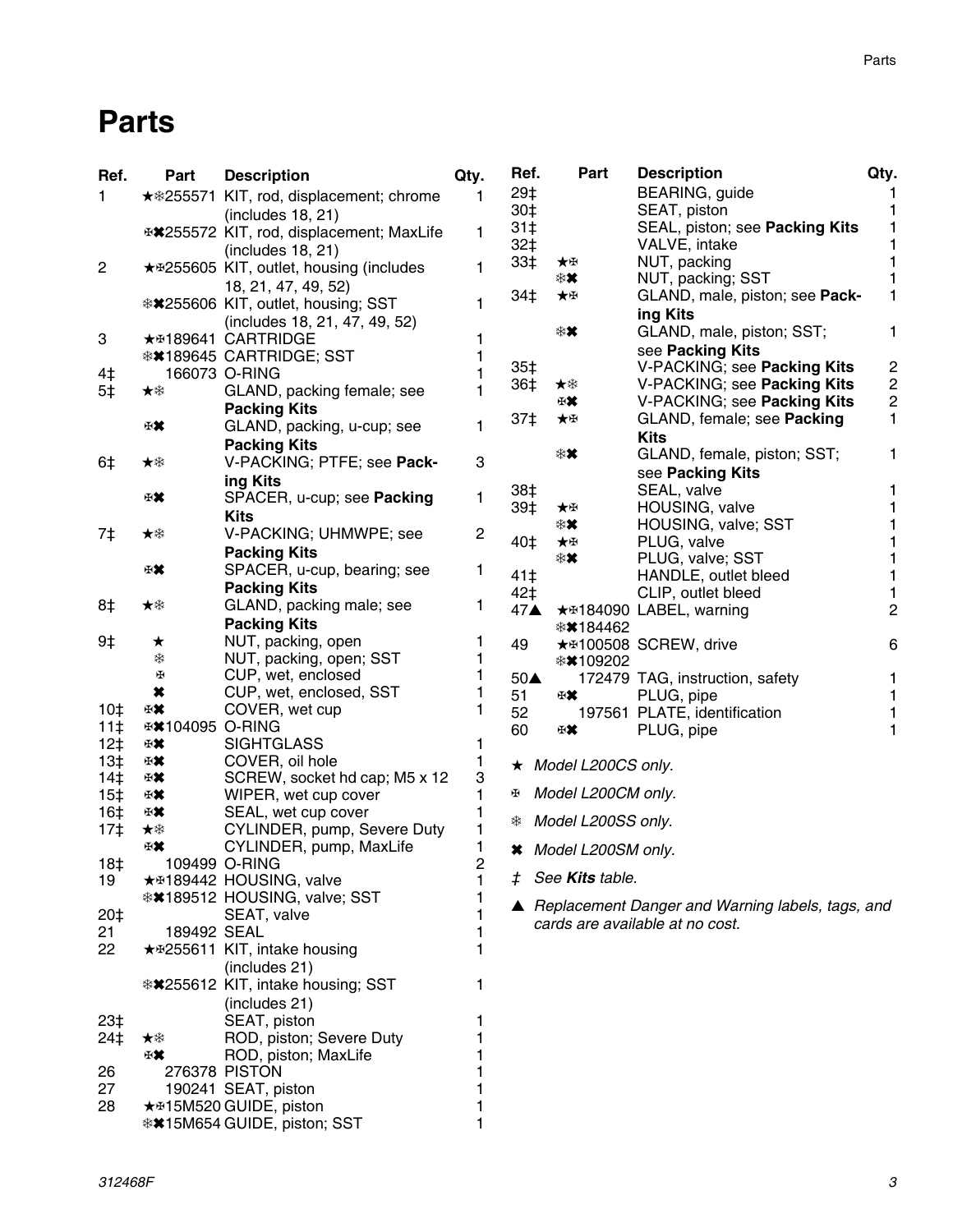# <span id="page-3-0"></span>**Kits**

|        |                |              |              |                |   |   |                 |   |              |             |              |              |                         |   |                         |       |                         | <b>Reference Numbers</b> |   |              |   |                         |              |   |              |                         |              |              |              |   |   |   |                                                             |              |                         |
|--------|----------------|--------------|--------------|----------------|---|---|-----------------|---|--------------|-------------|--------------|--------------|-------------------------|---|-------------------------|-------|-------------------------|--------------------------|---|--------------|---|-------------------------|--------------|---|--------------|-------------------------|--------------|--------------|--------------|---|---|---|-------------------------------------------------------------|--------------|-------------------------|
| Kit    | $\overline{4}$ | $\mathbf 5$  | 6            | $\overline{7}$ | 8 | 9 | 10 <sup>1</sup> |   |              | 11 12 13 14 |              | 15 16 17     |                         |   |                         | 18 20 |                         |                          |   |              |   |                         |              |   |              |                         |              |              |              |   |   |   | $ 21 23 24 29 30 31 32 33 34 35 36 37 38 39 40 41 42 51 60$ |              |                         |
| 255509 | V              | $\checkmark$ | V            | V              | V |   |                 |   |              |             |              |              |                         |   | V                       |       | V                       |                          |   | V            |   | V                       |              |   | V            | V                       | V            | V            | V            |   |   |   |                                                             |              |                         |
| 255510 | $\checkmark$   | V            | V            | V              |   |   |                 | V |              |             |              | $\checkmark$ | $\checkmark$            |   | V                       |       | V                       |                          |   | V            |   | V                       |              |   | V            | V                       | V            | V            | V            |   |   |   |                                                             |              |                         |
| 255511 | $\checkmark$   | V            | V            | V              | V |   |                 |   |              |             |              |              |                         |   | V                       |       | V                       |                          |   | V            |   | V                       |              |   | V            | V                       | V            | V            | V            |   |   |   |                                                             |              |                         |
| 255512 | $\checkmark$   | V            | V            | V              |   |   |                 | V |              |             |              | V            | V                       |   | $\overline{\mathbf{v}}$ |       | V                       |                          |   | V            |   | V                       |              |   | V            | V                       | V            | V            | V            |   |   |   |                                                             |              |                         |
| 255525 | $\checkmark$   | V            | V            | V              | V |   |                 |   |              |             |              |              |                         |   |                         |       |                         |                          |   |              |   |                         |              |   |              |                         |              |              |              |   |   |   |                                                             |              |                         |
| 255526 | $\checkmark$   | V            | V            | V              | V |   |                 |   |              |             |              |              |                         |   |                         |       |                         |                          |   |              |   |                         |              |   |              |                         |              |              |              |   |   |   |                                                             |              |                         |
| 255527 | $\checkmark$   | V            | V            | V              |   |   |                 | V |              |             |              | V            | V                       |   |                         |       |                         |                          |   |              |   |                         |              |   |              |                         |              |              |              |   |   |   |                                                             |              |                         |
| 255534 |                |              |              |                |   |   |                 |   |              |             |              |              |                         |   | $\overline{\mathbf{v}}$ |       | $\checkmark$            |                          |   | V            |   | V                       |              |   |              |                         |              |              |              |   |   |   |                                                             |              |                         |
| 255541 |                |              |              |                |   |   |                 |   |              |             |              |              |                         |   |                         |       | V                       |                          |   |              |   |                         |              |   | V            | V                       | V            | V            | V            |   |   |   |                                                             |              |                         |
| 255542 |                |              |              |                |   |   |                 |   |              |             |              |              |                         |   |                         |       | V                       |                          |   |              |   |                         |              |   | V            | V                       | V            | V            | V            |   |   |   |                                                             |              |                         |
| 255552 |                |              |              |                |   |   |                 |   |              |             |              |              |                         |   | $\overline{\mathbf{v}}$ |       | $\mathbf v$             | V                        |   | $\checkmark$ | V | $\overline{\mathbf{v}}$ |              |   |              |                         |              |              |              |   |   |   |                                                             |              |                         |
| 255559 |                |              |              |                |   |   |                 |   |              |             |              |              |                         |   |                         | V     | $\overline{\mathbf{v}}$ |                          |   |              |   |                         | V            | V | V            | V                       | V            | V            | V            |   |   |   |                                                             |              |                         |
| 255560 |                |              |              |                |   |   |                 |   |              |             |              |              |                         |   |                         | V     | V                       |                          |   |              |   |                         | V            | V | V            | V                       | V            | V            | V            |   |   |   |                                                             |              |                         |
| 255579 |                |              |              |                |   |   |                 |   |              |             |              |              |                         |   | V                       |       | V                       |                          | V |              |   |                         |              |   | $\checkmark$ | $\overline{\mathbf{v}}$ | V            | V            | V            |   |   |   |                                                             |              |                         |
| 255580 |                |              |              |                |   |   |                 |   |              |             |              |              |                         |   | V                       |       | V                       |                          | V |              |   |                         |              |   | V            | V                       | V            | V            | V            |   |   |   |                                                             |              |                         |
| 255581 |                |              |              |                |   |   |                 |   |              |             |              |              |                         |   | $\checkmark$            |       | V                       |                          | V |              |   |                         |              |   | $\checkmark$ | $\checkmark$            | V            | V            | $\checkmark$ |   |   |   |                                                             |              |                         |
| 255582 |                |              |              |                |   |   |                 |   |              |             |              |              |                         |   | V                       |       | V                       |                          | V |              |   |                         |              |   | V            | V                       | V            | V            | V            |   |   |   |                                                             |              |                         |
| 255593 |                |              |              |                |   |   |                 |   |              |             |              |              |                         | V | V                       |       | V                       |                          |   | V            |   | V                       |              |   |              |                         |              |              |              |   |   |   |                                                             |              |                         |
| 255594 |                |              |              |                |   |   |                 |   |              |             |              |              |                         | V | V                       |       | V                       |                          |   | V            |   | V                       |              |   |              |                         |              |              |              |   |   |   |                                                             |              |                         |
| 237908 |                |              |              |                |   |   |                 |   |              |             |              |              |                         |   |                         |       |                         |                          |   |              |   |                         |              |   |              |                         |              |              |              | V | V | V | $\overline{\mathbf{v}}$                                     |              |                         |
| 255616 |                |              |              |                |   |   |                 |   |              |             |              |              |                         |   |                         |       |                         |                          |   |              |   |                         |              |   |              |                         |              |              |              | V | V | V | V                                                           |              |                         |
| 255619 |                |              |              |                |   |   |                 | V |              |             |              | V            | V                       |   |                         |       |                         |                          |   |              |   |                         |              |   |              |                         |              |              |              |   |   |   |                                                             |              |                         |
| 255622 |                |              |              |                |   |   |                 |   |              |             |              |              |                         |   |                         |       | V                       |                          |   |              |   |                         |              |   | V            | V                       | V            | V            | V            |   |   |   |                                                             |              |                         |
| 255623 |                |              |              |                |   |   |                 |   |              |             |              |              |                         |   |                         |       | V                       |                          |   |              |   |                         |              |   | V            | V                       | V            | V            | V            |   |   |   |                                                             |              |                         |
| 255625 |                |              |              |                |   |   |                 |   |              |             |              |              |                         |   |                         | V     | V                       |                          |   |              |   |                         | V            | V | V            | $\checkmark$            | V            | $\checkmark$ | V            |   |   |   |                                                             |              |                         |
| 255626 |                |              |              |                |   |   |                 |   |              |             |              |              |                         |   |                         | V     | V                       |                          |   |              |   |                         | $\checkmark$ | V | $\checkmark$ | V                       | $\checkmark$ | V            | V            |   |   |   |                                                             |              |                         |
| 255693 | V              | V            | V            |                | V |   |                 |   |              |             |              |              |                         |   | V                       |       | V                       |                          |   |              |   | V                       |              |   | V            | V                       |              | V            | V            |   |   |   |                                                             |              |                         |
| 255697 | $\checkmark$   | V            | V            | V              |   | V | V               | V | V            | V           | $\checkmark$ | V            | $\checkmark$            |   |                         |       |                         |                          |   |              |   |                         |              |   |              |                         |              |              |              |   |   |   |                                                             | V            | $\checkmark$            |
| 255700 | $\checkmark$   | $\checkmark$ | $\checkmark$ | V              |   | V | V               | V | $\checkmark$ | V           | V            | V            | $\overline{\mathbf{v}}$ |   |                         |       |                         |                          |   |              |   |                         |              |   |              |                         |              |              |              |   |   |   |                                                             | $\checkmark$ | $\overline{\mathbf{v}}$ |

The following table indicates which parts (according to reference number) are included in each kit.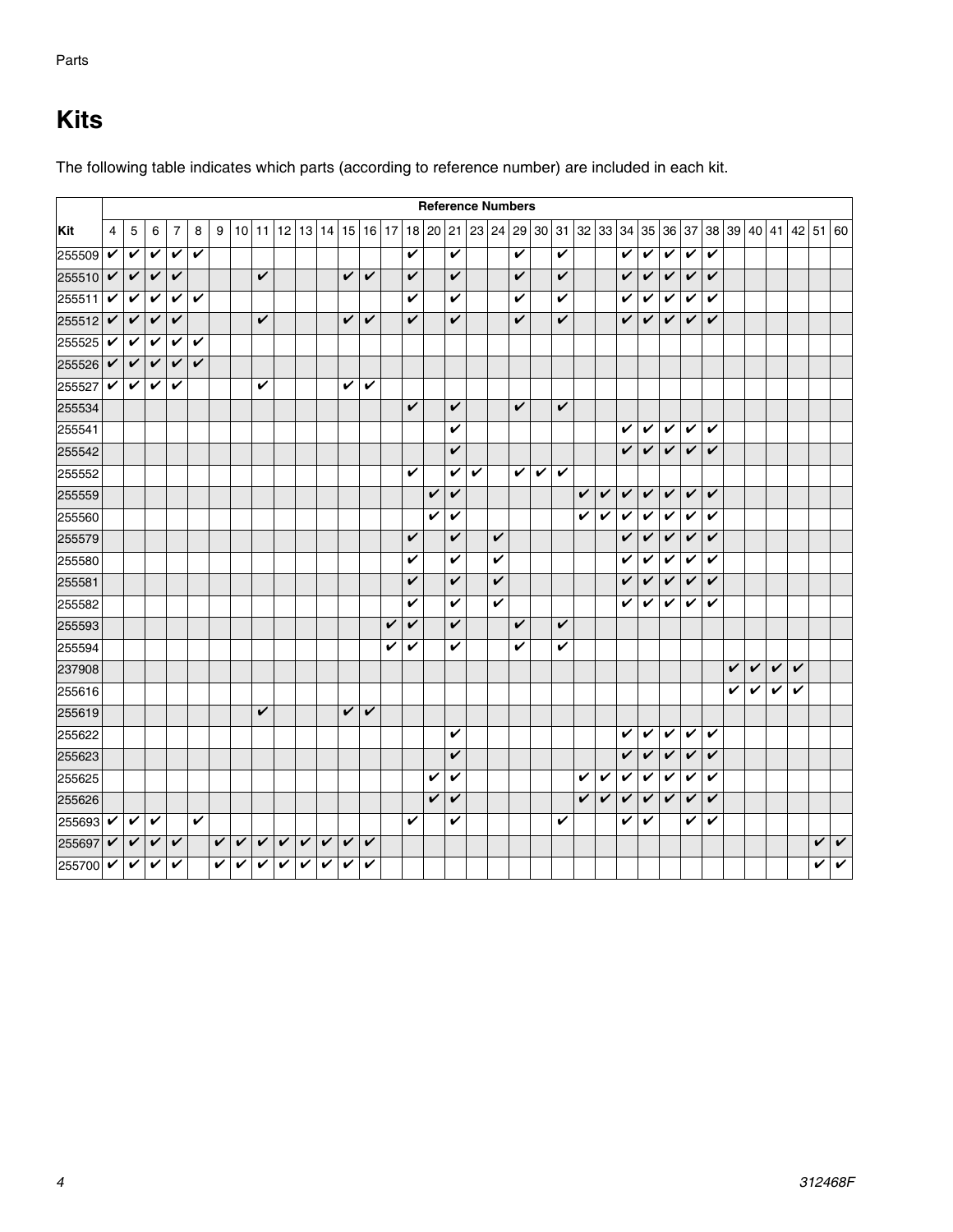#### **Kit Descriptions**

| Kit    | <b>Description</b>                                           |
|--------|--------------------------------------------------------------|
| 255509 | Complete Seal Kit, L200CS                                    |
| 255510 | Complete Seal Kit, L200CM                                    |
| 255511 | Complete Seal Kit, L200SS                                    |
| 255512 |                                                              |
|        | Complete Seal Kit, L200SM                                    |
| 255525 | Throat Seal Kit, L200CS                                      |
| 255526 | Throat Seal Kit, L200SS                                      |
| 255527 | Throat Seal Kit, L200CM and L200SM                           |
| 255534 | <b>Piston Kit</b>                                            |
| 255541 | Intake Soft Seal Kit, L200CS                                 |
| 255622 | Intake Soft Seal Kit, L200CM                                 |
| 255542 | Intake Soft Seal Kit, L200SS                                 |
| 255623 | Intake Soft Seal Kit, L200SM                                 |
| 255552 | Piston Seal Metal and Soft Kit                               |
| 255559 | Intake Valve Seal Metal and Soft Kit;<br>Severe Duty, L200CS |
| 255625 | Intake Valve Seal Metal and Soft Kit;<br>MaxLife, L200CM     |
| 255560 | Intake Valve Seal Metal and Soft Kit;<br>Severe Duty, L200SS |
| 255626 | Intake Valve Seal Metal and Soft Kit;<br>MaxLife, L200SM     |
| 255571 | Displacement Rod Kit, L200CS and<br><b>L200SS</b>            |
| 255572 | Displacement Rod Kit, L200CM and<br><b>L200SM</b>            |
| 255579 | Priming Piston Rod Kit; L200CS                               |
| 255580 | Priming Piston Rod Kit; L200CM                               |
| 255581 | Priming Piston Rod Kit; L200SS                               |
| 255582 | Priming Piston Rod Kit; L200SM                               |
| 255593 | Cylinder Kit; L200CS, L200SS                                 |
| 255594 | Cylinder Kit; L200CM, L200CS                                 |
| 255605 | Outlet Kit; Carbon models                                    |
| 255606 | Outlet Kit; SST models                                       |
| 255611 | Intake Housing Kit; Carbon models                            |
| 255612 | Intake Housing Kit; SST models                               |
| 237908 | Bleed Valve Kit, all Carbon models                           |
|        |                                                              |

| Kit    | <b>Description</b>                                                                                              |
|--------|-----------------------------------------------------------------------------------------------------------------|
| 255616 | Bleed Valve Kit, all SST models                                                                                 |
| 255619 | Enclosed Wet Cup Seal Kit; MaxLife,<br>L200CM and L200SM                                                        |
| 255693 | Complete Seal Kit; PTFE Alternative;<br>includes all PTFE Alternative kits listed<br>under Packing Kits, page 6 |
| 255697 | Enclosed Wet Cup Kit; L200CM                                                                                    |
| 255700 | Enclosed Wet Cup Kit; L200SM                                                                                    |